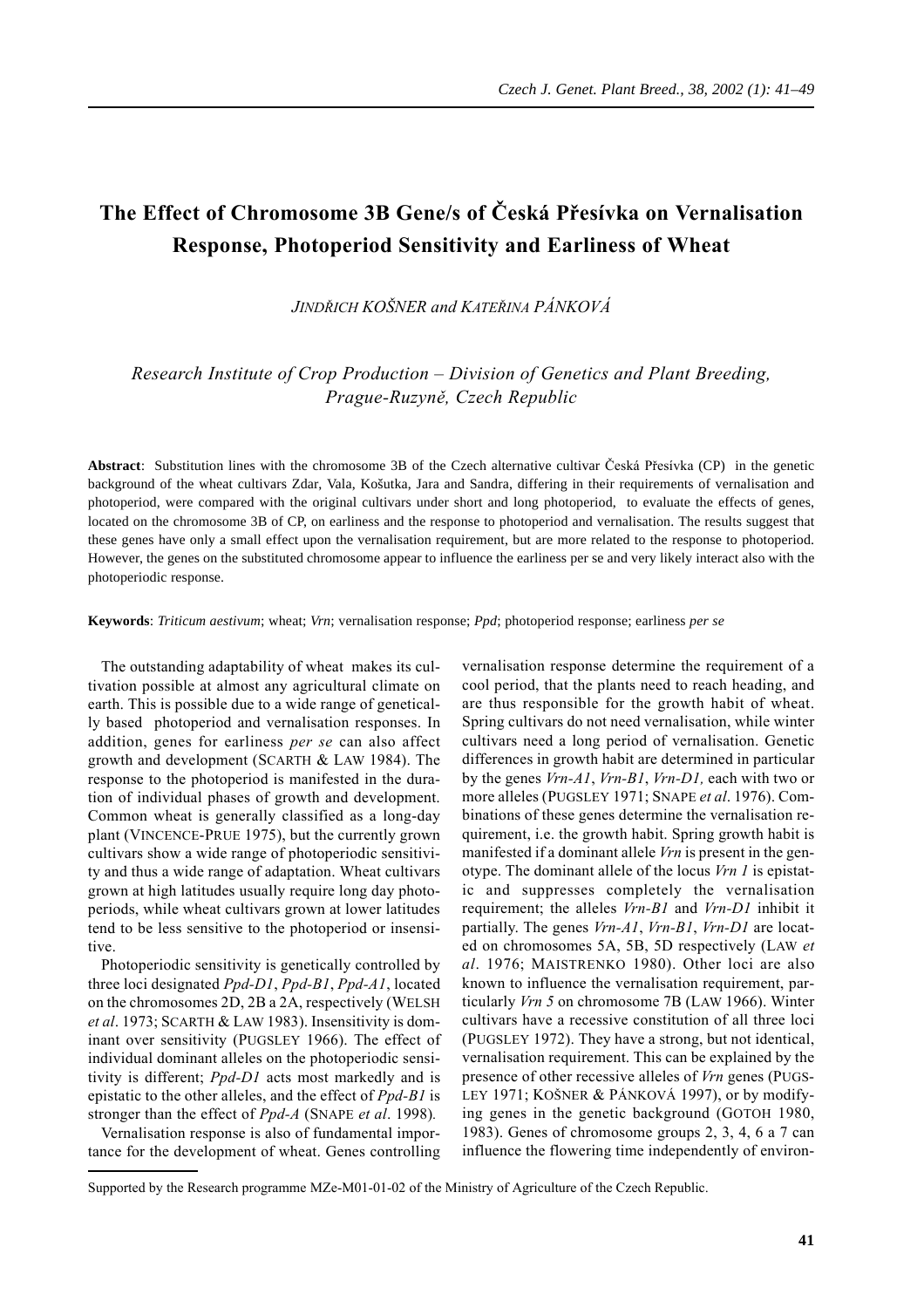mental conditions (WORLAND 1996). Interaction with *Vrn* genes is assumed in the group 6 chromosomes (IS-LAM-FARIDI *et al*. 1996). KOŠNER (1987) found by monosomic analysis oft the growth habit of the alternative cultivar Česká přesívka (abbr. CP), that also the chromosome 3B considerably delayed the heading, although the dominant allele *Vrn-Bl* and the recessive allele *Ppd* were present. The 3B substitution lines in the background of the cvs. Chinese Spring (*Vrn-D1*) and Zlatka (*Vrn-A1*) resisted the winter unlike the original recipient cultivars. In addition, the substitution line in the background of cv. Zlatka was more sensitive to the photoperiod than cv. Zlatka (KOŠNER 1992).

# **MATERIALS**

Five cultivars, differing in vernalisation and photoperiodic responses, and lines of these, in which the chromosome 3B was substituted with that of CP were used. CP is a Czech wheat landrace of alternate growth habit with outstanding frost hardiness and safely heading after spring sowing. The cultivars were:

- **Zdar**  a winter wheat with high vernalisation and photoperiodic respresponse,
- **Vala** a winter wheat with medium vernalisation and photoperiodic response,
- **Košutka** a winter wheat with low vernalisation and photoperiodic response,
- **Jara** a spring wheat with the gene *Vrn-A1* and sensitive to photoperiod,
- **Sandra** a spring wheat with the genes *Vrn-B1* a *Vrn-D1* and sensitive to photoperiod (KOŠNER & BE-LATKOVÁ 1992; KOŠNER & BROMOVÁ 1993; KOŠNER & PÁNKOVÁ 1997).

The substitution lines have been formed by a series of backcrosses, each followed by a generation of self-pollination, with monosomic lines 3B of the listed cultivars. The monosomic lines originated from monosomic lines of cv. Zlatka, backcrossed to the listed varieties.

## **METHODS**

The substitution lines and the corresponding cultivars were compared after different duration of vernalisation and at short and long photoperiods.

Grains of the tested lines were germinated at one-week intervals and exposed to temperatures between +1 and  $+3$ °C. In this way variants with 8, 7, 6, 5, 4 and 3 weeks of vernalisation were obtained and planted onto experimental plots on  $20<sup>th</sup>$  April. The photoperiod exceeded 14 hours after this date and could be characterised as long days. It was supposed, that after that date additional vernalisation by low temperature did not occur.

Seedlings of the cultivars and substitution lines were planted after 8 weeks of vernalisation on a plot with a dark cover, that was daily removed from 8 to 18 o'clock, to produce a 10 h photoperiod. The darkening was stopped when the photoperiodically less sensitive Košutka started heading, so that also the photoperiodically more sensitive cultivars could reach heading. The time from germination to heading was recorded. The  $20<sup>th</sup>$ April (date of planting vernalised seedlings) was taken as the date of germination. Heading was recorded when half of the ear on the first tiller of a plant was showing.

The data were statistically evaluated by analysis of variance (ANOVA). The response to vernalisation was expressed as a regression equation, which was non-linear in winter wheat and linear in spring wheat.

#### **RESULTS**

#### **Vernalisation requirements**

The substitution of the chromosome 3B of CP significantly delayed heading in the cultivars Vala, Košutka and Jara, regardless if the vernalisation requirement was satisfied. Significant interaction between genotype and duration of vernalisation was detected only in the cv. Košutka. Contrary effects were noted in the cv. Sandra, where the substitution line headed significantly earlier than the recipient cultivar. No significant differences or interactions were observed between cv. Zdar and its substitution line. Significance was derived from ANO-VA of average time to heading in individual variants of vernalisation (Table 1). The significance of differences between the recipient cultivars and the respective substitution lines is shown in Table 2. In winter wheat only those vernalisation variants were evaluated, in which all plants reached heading.

A deficit of vernalisation in winter genotypes (both cultivars and substitution lines) was expressed by delayed or even absence of heading. The delay of heading time by a vernalisation deficit could be described by the non-linear exponential equation:

> *y* = parameter  $(1) + [y_0$  – parameter  $(1)] \times$  $\times$  EXP [parameter (2)  $\times$  (*x* – *i*<sub>0</sub>)]

where:  $y =$  time to heading (fitted function)  $x =$  vernalisation deficit

 $y_0$ = intercept of *y* 

 $x_0$ <sup>=</sup> intercept of *x* 

parameter  $(1)$ ,  $(2)$  = estimates of regression coefficients

In the spring genotypes, vernalisation deficit had a moderate effect, expressed in a linear relationship between decreasing duration of vernalisation and the delay of heading time (Fig. 1). No significant deviation of the regression model from the data could be observed.

The observed effects of chromosome 3B of CP in the background of the tested cultivars (Figs. 1 and 2) and their statistical significance (Tables 1 and 2) can be described as follows: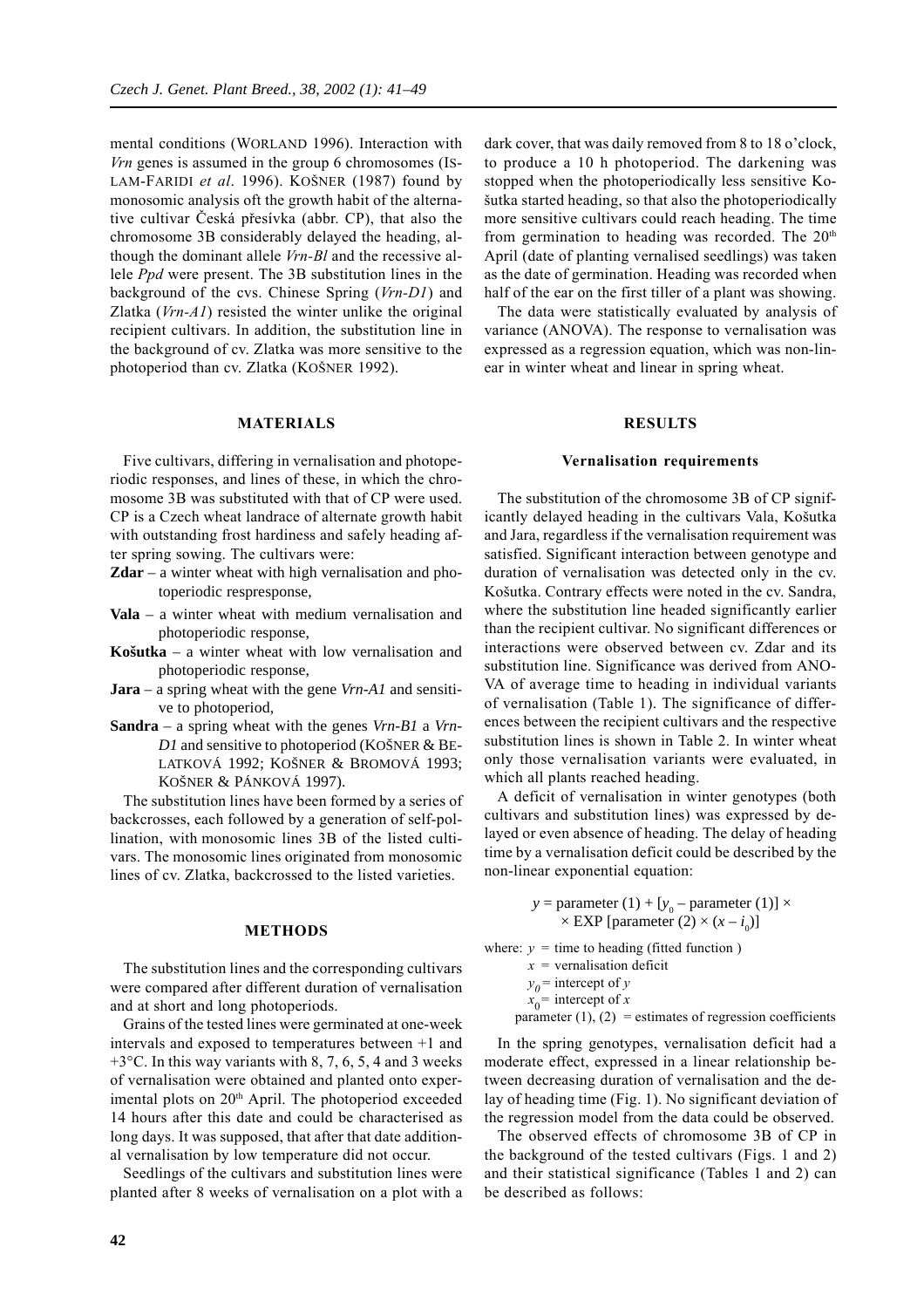Table 1. Analysis of variance in the studied genotypes and variants of vernalisation

| Source of variability                       | Sum of squares  | Degrees<br>of freedom | Mean square | $\boldsymbol{F}$ | Significance |
|---------------------------------------------|-----------------|-----------------------|-------------|------------------|--------------|
| Zdar - Zdar (ČP 3B)                         |                 |                       |             |                  |              |
| Genotypes                                   | 1.636           | 1                     | 1.636       | 0.017            | 0.8972       |
| Vernalisation                               | 75635.406       | 3                     | 25211.802   | 257.662          | 0.0000       |
| Interaction genotype $\times$ vernalisation | 477.820         | 3                     | 159.273     | 1.628            | 0.1835       |
| Explained                                   | 76692.610       | 7                     | 10956.087   | 111.970          | 0.0000       |
| Error                                       | 24266.355       | 248                   | 97.848      |                  |              |
| Total                                       | 100958.965      | 255                   | 395.918     |                  |              |
| Vala – Vala (ČP 3B)                         |                 |                       |             |                  |              |
| Genotypes                                   | 1021.290        | $\mathbf{1}$          | 1 021.290   | 19.411           | 0.0000       |
| Vernalisation                               | 8 8415.728      | 4                     | 22 103.932  | 420.125          | 0.0000       |
| Interaction genotype $\times$ vernalisation | 227.840         | 4                     | 56.960      | 1.083            | 0.3651       |
| Explained                                   | 8 9013.335      | 9                     | 9 890.371   | 187.984          | 0.0000       |
| Error                                       | 1 6941.325      | 322                   | 52.613      |                  |              |
| Total                                       | 10 5954.660     | 331                   | 320.105     |                  |              |
| Košutka – Košutka (ČP 3B)                   |                 |                       |             |                  |              |
| Genotypes                                   | 334.590         | 1                     | 334.590     | 11.807           | 0.0007       |
| Vernalisation                               | 34 532.948      | 4                     | 8 633.237   | 304.637          | 0.0000       |
| Interaction genotype $\times$ vernalisation | 487.216         | 4                     | 121.804     | 4.298            | 0.0022       |
| Explained                                   | 35 781.340      | 9                     | 3 975.704   | 140.289          | 0.0000       |
| Error                                       | 7 084.856       | 250                   | 28.339      |                  |              |
| Total                                       | 42 866.196      | 259                   | 165.507     |                  |              |
| Jara – Jara (ČP 3B)                         |                 |                       |             |                  |              |
| Genotypes                                   | 1 145.956       | $\mathbf{1}$          | 1 145.956   | 37.012           | 0.0000       |
| Vernalisation                               | 3 916.295       | 8                     | 489.537     | 15.811           | 0.0000       |
| Interaction genotype $\times$ vernalisation | 149.728         | 8                     | 18.716      | 0.604            | 0.7745       |
| Explained                                   | 5 008.375       | 17                    | 294.610     | 9.515            | 0.0000       |
| Error                                       | 21 920.711      | 708                   | 30.961      |                  |              |
| Total                                       | 26 929.085      | 725                   | 37.144      |                  |              |
| Sandra – Sandra (ČP 3B)                     |                 |                       |             |                  |              |
| Genotypes                                   | 260.275         | $\mathbf{1}$          | 260.275     | 13.024           | 0.0003       |
| Vernalisation                               | 2 3 1 1 . 5 5 1 | $\,$ $\,$             | 288.944     | 14.459           | 0.0000       |
| Interaction genotype $\times$ vernalisation | 361.825         | 8                     | 45.228      | 2.263            | 0.0217       |
| Explained                                   | 2 837.515       | $17\,$                | 166.913     | 8.352            | 0.0000       |
| Error                                       | 12 769.748      | 639                   | 19.984      |                  |              |
| Total                                       | 15 607.263      | 656                   | 23.792      |                  |              |

# *Comparison of the recipient cultivars and the respective substitution line*:

*Zdar*: No significant interaction genotype  $\times$  vernalisation and no significant difference in time to heading were found, although the regression of heading time on vernalisation appeared steeper in the substitution line.

*Vala*: The regression of heading time on vernalisation was almost identical in both genotypes and no significant interaction genotype × vernalisation was observed. However, the substitution line headed significantly later.

*Košutka*: The regression of heading time on vernalisation was steeper in the substitution line. This was confirmed by the significant interaction genotype  $\times$  vernalisation. In general the substitution line headed significantly later.

*Jara*: The regression of heading time on vernalisation was almost identical in both genotypes and no sig-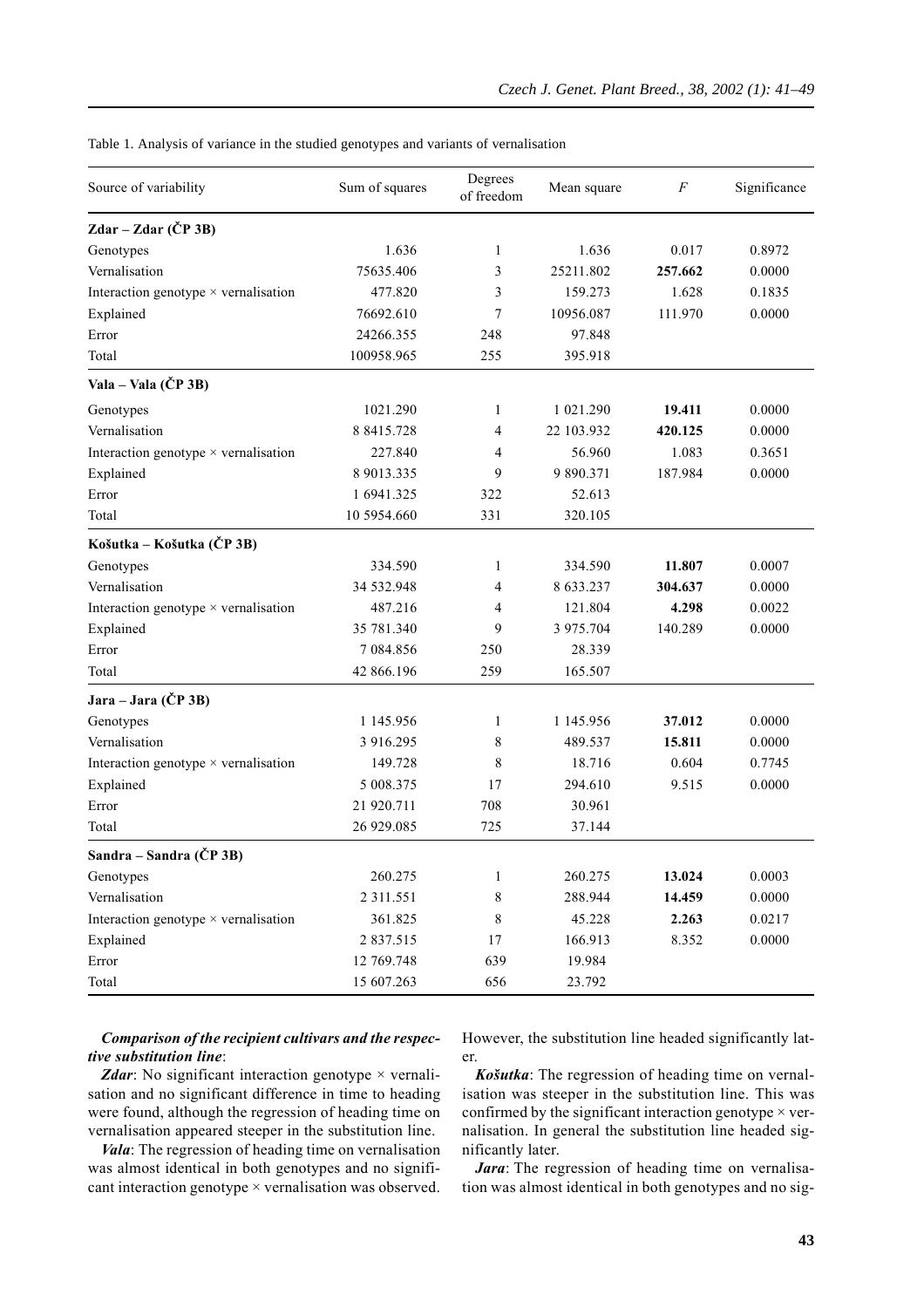



3B of Česká Přesívka

nificant interaction genotype  $\times$  vernalisation was observed. However, the substitution line headed significantly later.

*Sandra*: The regression of heading time on vernalisation was almost identical in both genotypes, but a interaction was detected between genotype  $\times$  vernalisation. In contrast to the previous cases, the substitution line headed significantly earlier than the cultivar.

### **Response to photoperiod**

All studied genotypes were sensitive to day-length and reached heading significantly later at the short 10-hrs photoperiod. Košutka and Vala and their substitution lines were less sensitive (Table 4 and Fig. 3).

Fig. 1. The course of response to vernalisation of the studied cultivars and respective substitution lines with chromosome

Significant effect of the chromosome 3B of CP on heading time under both long and short days was observed in Košutka and Jara and the respective substitution lines. No significant effect of the chromosome 3B was observed in the cultivars Zdar and Vala. In Sandra the substituted chromosome caused a delay of heading under short day conditions, but an earlier heading under long days. This was statistically expressed as a highly significant interaction genotype  $\times$  photoperiodic response, but the mean difference between Sandra and its substitution line, though high, was not significant. An interaction between genotype and day-length response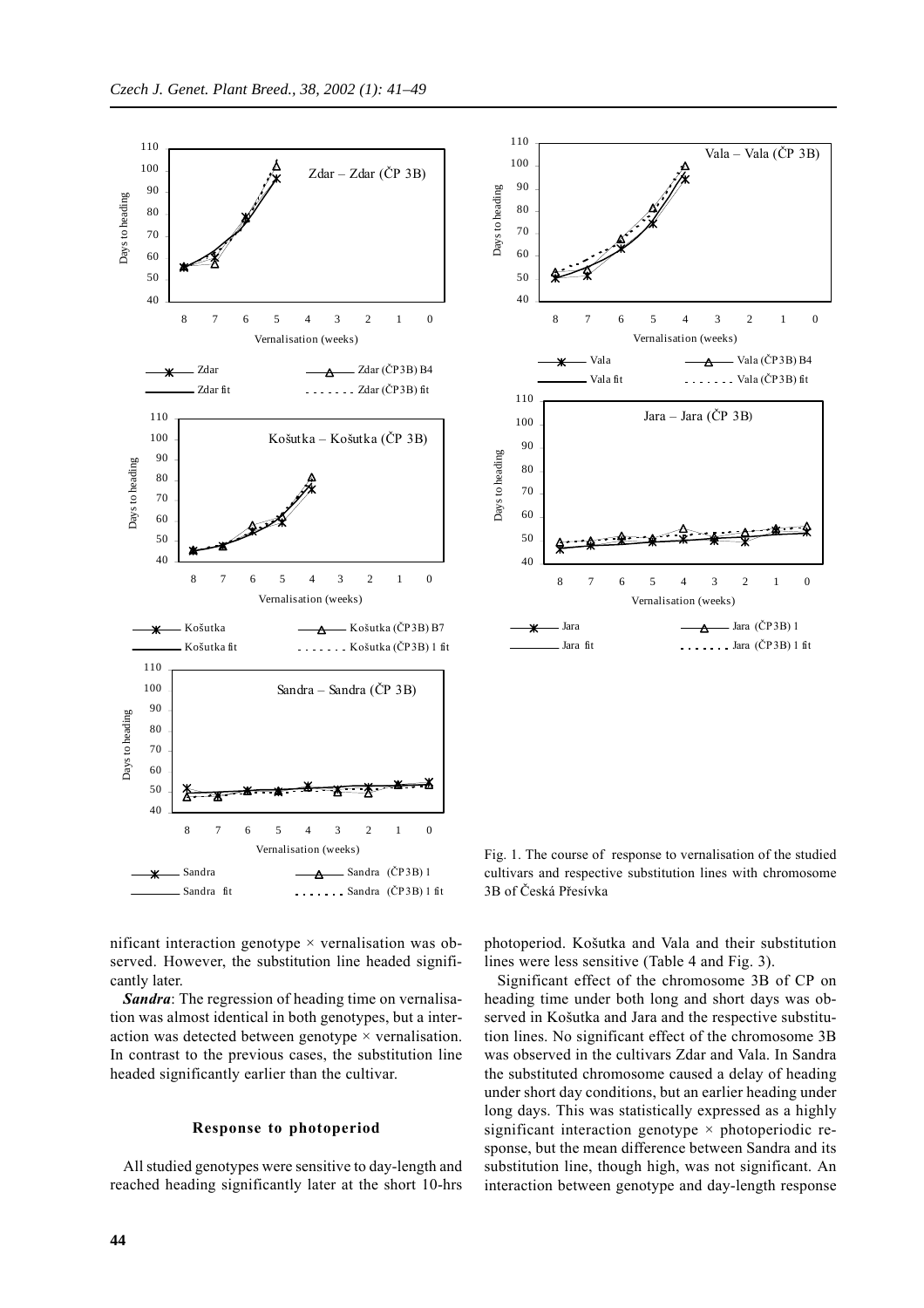| Weeks of<br>vernalisation                                                           | Zdar  | Zdar<br>$(\check{C}P3B)$ | Differ-<br>ence | Vala  | Vala<br>$(\check{C}P3B)$ | Differ-<br>ence | Košutka | Košutka<br>$(\check{C}P3B)$ | Differ-<br>ence | Jara  | Jara<br>$(\check{C}P3B)$ | Differ-<br>ence | Sandra | Sandra<br>$(\check{C}P3B)$ | Differ-<br>ence |
|-------------------------------------------------------------------------------------|-------|--------------------------|-----------------|-------|--------------------------|-----------------|---------|-----------------------------|-----------------|-------|--------------------------|-----------------|--------|----------------------------|-----------------|
| $\,8\,$                                                                             | 55.90 | 56.23                    | $-0.33$         | 50.44 | 53.00                    | $-2.56$         | 45.41   | 45.88                       | $-0.46$         | 46.41 | 49.52                    | $-3.11$         | 51.85  | 47.77                      | 4.08            |
| $\overline{7}$                                                                      | 60.25 | 57.30                    | 2.95            | 51.67 | 54.00                    | $-2.33$         | 47.56   | 47.75                       | $-0.19$         | 48.11 | 50.11                    | $-2.00$         | 48.75  | 47.83                      | 0.92            |
| 6                                                                                   | 78.94 | 78.63                    | 0.32            | 63.26 | 68.00                    | $-4.74$         | 55.00   | 57.93                       | $-2.93$         | 50.00 | 52.29                    | $-2.29$         | 50.62  | 50.58                      | 0.04            |
| 5                                                                                   | 96.26 | 102.27                   | $-6.01$         | 74.65 | 81.55                    | $-6.89$         | 59.41   | 62.21                       | $-2.81$         | 49.57 | 51.00                    | $-1.43$         | 50.21  | 50.85                      | $-0.64$         |
| 4                                                                                   |       |                          |                 | 94.27 | 100.22                   | $-5.95$         | 75.61   | 81.54                       | $-5.93$         | 51.42 | 55.44                    | $-4.02$         | 53.06  | 52.49                      | 0.57            |
| 3                                                                                   |       |                          |                 |       |                          |                 |         |                             |                 | 50.19 | 51.91                    | $-1.73$         | 51.49  | 50.44                      | 1.05            |
| 2                                                                                   |       |                          |                 |       |                          |                 |         |                             |                 | 49.61 | 53.67                    | $-4.05$         | 52.57  | 49.57                      | 3.00            |
|                                                                                     |       |                          |                 |       |                          |                 |         |                             |                 | 54.07 | 55.38                    | $-1.30$         | 53.63  | 54.17                      | $-0.54$         |
| $\overline{0}$                                                                      |       |                          |                 |       |                          |                 |         |                             |                 | 53.70 | 56.42                    | $-2.72$         | 55.04  | 53.69                      | 1.35            |
| Mean time to<br>heading of<br>headed plants<br>and all variants<br>of vernalisation | 72.84 | 73.61                    |                 | 66.86 | 71.35                    |                 | 56.60   | 59.06                       |                 | 50.34 | 52.86                    |                 | 51.91  | 50.82                      |                 |
| Mean difference<br>between recipient<br>cultivar and sub-<br>stitution line         | 0.77  |                          |                 |       | 4.50                     | ***             |         | 2.46                        | $\ast$          |       | 2.52                     | ***             |        | $-1.09$                    | $\ast$          |
| $t$ -test                                                                           |       | 0.407                    |                 |       | 4.972                    |                 |         | 2.374                       |                 |       | 7.275                    |                 |        | $-2.091$                   |                 |

Table 2. Mean time to heading of all variants of vernalisation and significance of differences in time to heading between the recipient cultivar and respective substitution line established by pair *t*-test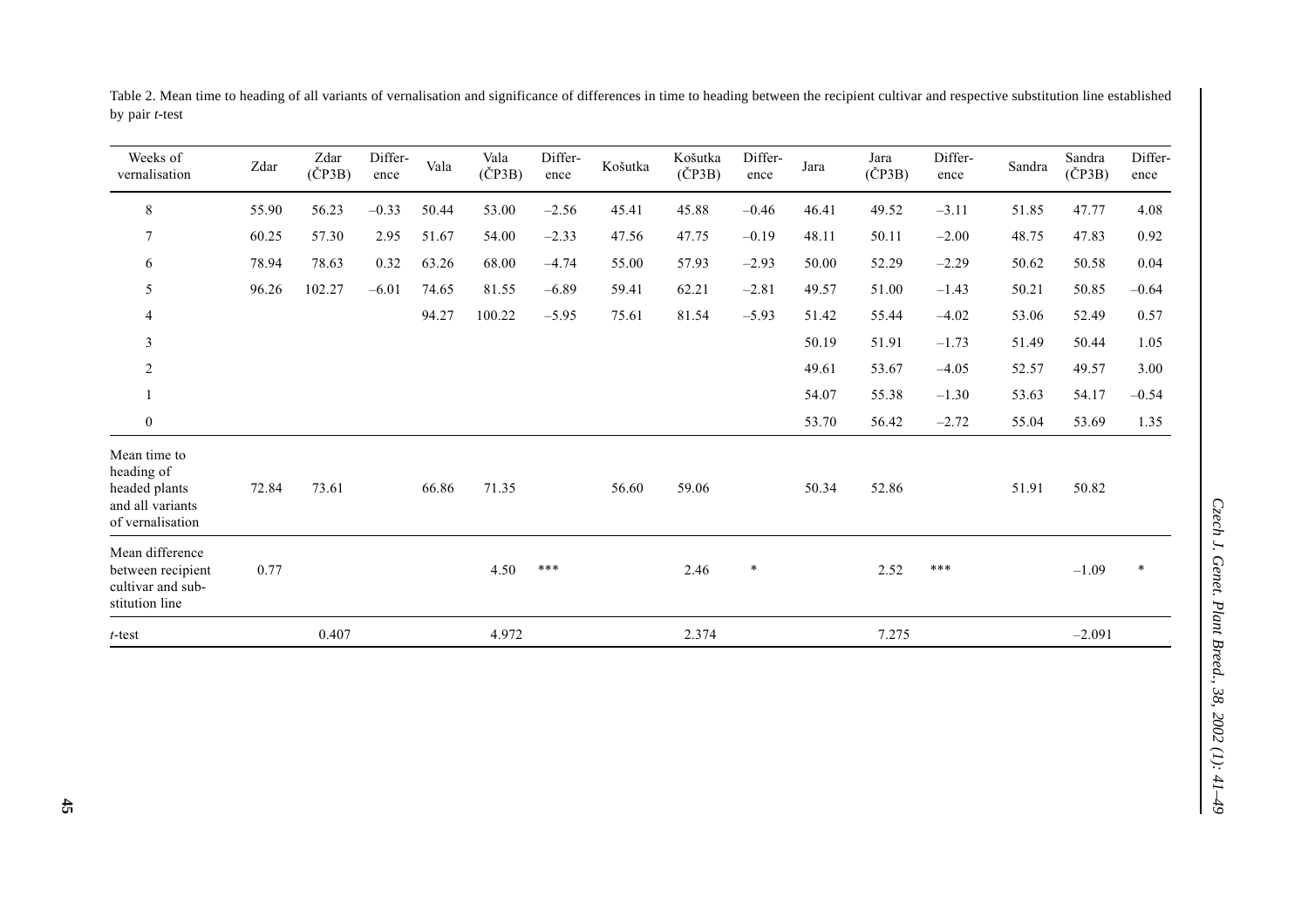

Fig. 2. Mean difference in time to heading between recipient cultivar and substitution line under all variants of vernalisation

at low level of significance was detected also in the comparisons of Vala, Košutka and Jara with their corresponding substitution lines. Significance was assessed by the analysis of variance (Table 3). The effects of genotypes, chromosome substitution, day-length and interactions on heading time are summarised in Table 4. The graphical representations of these effects are given in Figs. 3 and 4.

## **DISCUSSION**

MIURA and WORLAND (1994) used aneuploid techniques, to show the effects of chromosomes 3B, 3D and 3A on the time to heading. They have found relationships with vernalisation, photoperiod, and earliness *per se*. They used also a substitution line of Chinese spring (CS) with 3B of CP, which without vernalisation and under short day conditions headed later than CS. Our results suggest, that the chromosome 3B of CP significantly affects the time to heading in the substitution lines, except for Zdar where no significant difference was found in any of the parameters studied. It cannot be excluded, however, that in this case accidentally the substituted chromosome was lost due to univalent shift or another reason during formation of the substitution line. In the other substitution lines the time to heading was influenced independently of a deficit in vernalisation.

Since the substituted chromosome influenced the heading time in Sandra in opposite way as in Vala, Ko-



Fig. 3. The response of the studied cultivars and respective substitution lines with 3B chromosome of Česká Přesívka to short (10 h) photoperiod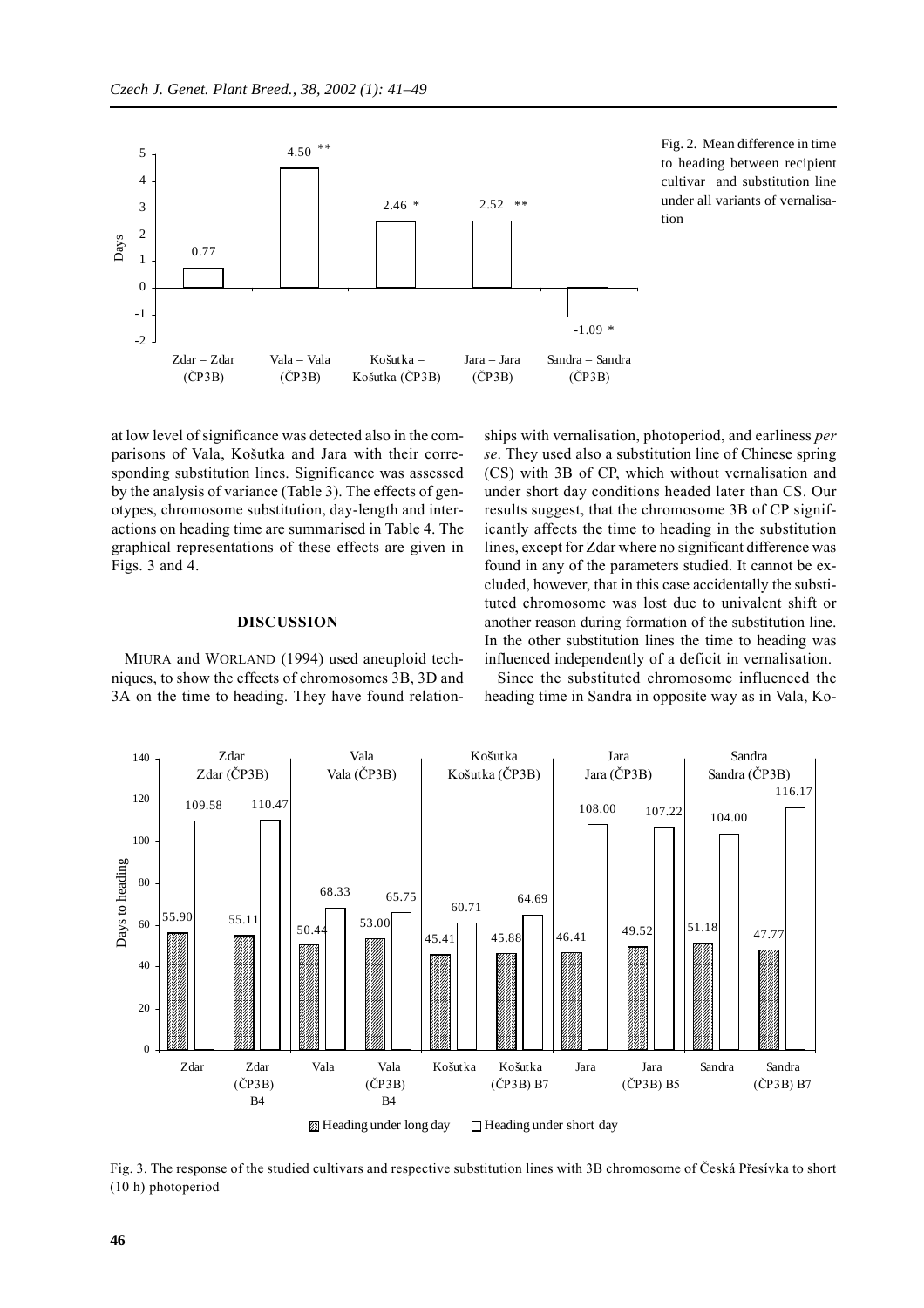| Table 3. Analysis of variance in the studied genotypes under different photoperiod |  |  |  |  |  |  |
|------------------------------------------------------------------------------------|--|--|--|--|--|--|
|------------------------------------------------------------------------------------|--|--|--|--|--|--|

| Source of variability                     | Sum of squares  | Degrees<br>of freedom | Mean square     | F         | Significance |
|-------------------------------------------|-----------------|-----------------------|-----------------|-----------|--------------|
| Zdar – Zdar (ČP 3B)                       |                 |                       |                 |           |              |
| Genotypes                                 | 2.905           | 1                     | 2.905           | 0.152     | 0.6975       |
| Photoperiod                               | 57 913.895      | 1                     | 57 913.895      | 3029.593  | 0.0000       |
| Interaction genotype × photoperiod        | 13.716          | $\mathbf{1}$          | 13.716          | 0.718     | 0.3989       |
| Explained                                 | 59 684.652      | 3                     | 19 894.884      | 1040.742  | 0.0000       |
| Error                                     | 1949.838        | 102                   | 19.116          |           |              |
| Total                                     | 61 634.491      | 105                   | 586.995         |           |              |
| Vala – Vala (ČP 3B)                       |                 |                       |                 |           |              |
| Genotypes                                 | 46.425          | $\mathbf{1}$          | 46.425          | 1.250     | 0.2661       |
| Photoperiod                               | 5 3 3 8 . 9 7 3 | 1                     | 5 3 3 8 . 9 7 3 | 143.712   | 0.0000       |
| Interaction genotype × photoperiod        | 112.942         | 1                     | 112.942         | 3.040     | 0.0840       |
| Explained                                 | 5 499.135       | 3                     | 1 833.045       | 49.341    | 0.0000       |
| Error                                     | 4 086.549       | 110                   | 37.150          |           |              |
| Total                                     | 9 5 8 5 . 6 8 4 | 113                   | 84.829          |           |              |
| Košutka – Košutka (ČP 3B)                 |                 |                       |                 |           |              |
| Genotypes                                 | 62.345          | $\mathbf{1}$          | 62.345          | 6.394     | 0.0130       |
| Photoperiod                               | 5 5 3 3 . 1 4 5 | 1                     | 5 5 3 3 . 1 4 5 | 567.441   | 0.0000       |
| Interaction genotype × photoperiod        | 57.405          | 1                     | 57.405          | 5.887     | 0.0171       |
| Explained                                 | 6 181.888       | 3                     | 2 060.629       | 211.324   | 0.0000       |
| Error                                     | 955.602         | 98                    | 9.751           |           |              |
| Total                                     | 7 137.490       | 101                   | 70.668          |           |              |
| Jara – Jara (ČP 3B)                       |                 |                       |                 |           |              |
| Genotypes                                 | 203.571         | 1                     | 203.571         | 10.910    | 0.0012       |
| Photoperiod                               | 63 505.361      | $\mathbf{1}$          | 63 505.361      | 3 403.526 | 0.0000       |
| Interaction genotype × photoperiod        | 65.614          | 1                     | 65.614          | 3.517     | 0.0630       |
| Explained                                 | 63 774.547      | 3                     | 21 258.182      | 1 139.317 | 0.0000       |
| Error                                     | 2406.972        | 129                   | 18.659          |           |              |
| Total                                     | 66 181.519      | 132                   | 501.375         |           |              |
| Sandra – Sandra (ČP 3B)                   |                 |                       |                 |           |              |
| Genotypes                                 | 45.035          | 1                     | 45.035          | 1.730     | 0.1915       |
| Photoperiod                               | 51 914.909      | $\mathbf{1}$          | 51 914.909      | 1993.933  | 0.0000       |
| Interaction genotype $\times$ photoperiod | 922.076         | $\mathbf{1}$          | 922.076         | 35.415    | 0.0000       |
| Explained                                 | 55 024.353      | $\mathfrak{Z}$        | 18 341.451      | 704.453   | 0.0000       |
| Error                                     | 2577.608        | 99                    | 26.036          |           |              |
| Total                                     | 57 601.961      | 102                   | 564.725         |           |              |

šutka and Jara, the genes on chromosome 3B of CP probably do not control the vernalisation response. Conversely MIURA and WORLAND (1994) found, that in contrast to CS the CS-substitution line with 3B of CP responded to unfulfilled vernalisation with delayed heading.

The significant interaction genotype  $\times$  photoperiod in all studied genotypes, except Zdar, suggests, that chromosome 3B of CP affects the response to day-length. It is interesting, that the Sandra substitution line has a much delayed heading time under short day conditions, but an earlier heading under long days, unlike the other studied genotypes. MIURA and WORLAND (1994) detected a response to short days in the non-vernalised CS substitution line with 3B of CP, where both interactions with the response to day-length and vernalisation were significant. The Zlatka substitution line was more sensitive to the photoperiod than Zlatka (KOŠNER 1992).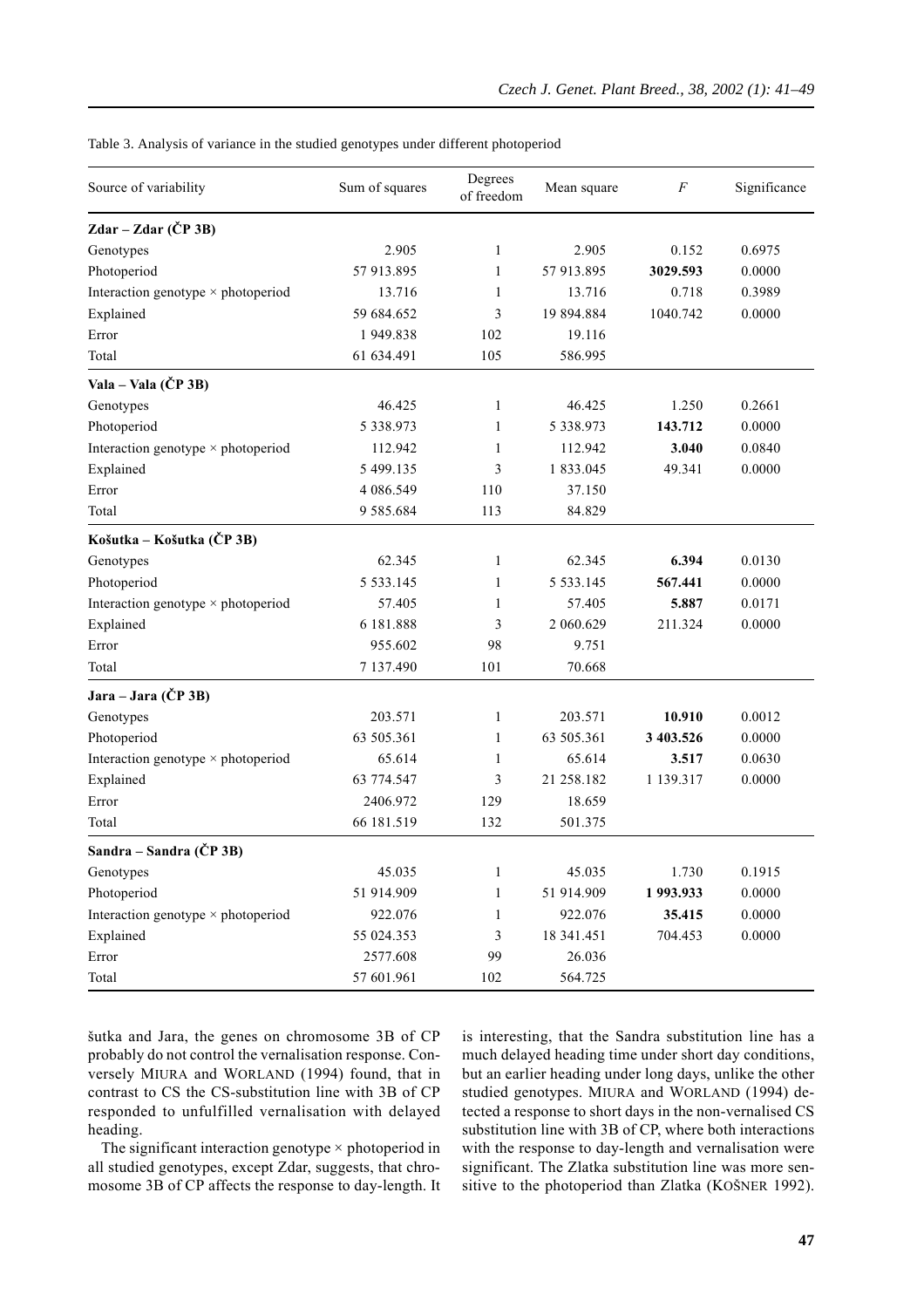| Level                                        |           | $Zdar -$<br>Zdar (ČP3B) | $Value -$<br>Vala (ČP3B) | Košutka $-$<br>Košutka (ČP3B) | $Jara -$<br>Jara (ČP3B) | Sandra $-$<br>Sandra (ČP3B) |
|----------------------------------------------|-----------|-------------------------|--------------------------|-------------------------------|-------------------------|-----------------------------|
| Recipient cultivar long day                  |           | $55.90 \pm 1.44$        | $50.44 \pm 1.32$         | $45.41 \pm 0.54$              | $46.41 \pm 0.90$        | $51.85 \pm 2.01$            |
|                                              | short day | $109.58 \pm 2.49$       | $68.33 \pm 3.13$         | $60.71 \pm 3.21$              | $108.00 \pm 1.95$       | $104.00 \pm 1.32$           |
| Substitution line                            | long day  | $55.11 \pm 1.50$        | $53.00 \pm 3.08$         | $45.88 \pm 0.58$              | $49.52 \pm 1.44$        | $47.77 \pm 1.35$            |
|                                              | short day | $110.47 \pm 1.27$       | $65.75 \pm 4.81$         | $64.69 \pm 1.64$              | $107.22 \pm 4.92$       | $116.17 \pm 6.06$           |
| Difference of genotypes                      |           | 0.04                    | $-0.01$                  | $2.23**$                      | $117**$                 | 4.04                        |
| Effect of photoperiod                        |           | $54.52***$              | $15.32***$               | $17.06***$                    | 59.65****               | $60.27***$                  |
| Interaction<br>genotype $\times$ photoperiod |           | 0.84                    | $-2.57*$                 | $1.76**$                      | $-1.95*$                | $812***$                    |

Table 4. Time to heading of the studied genotypes under natural long (over 14 h) and short (10 h) photoperiod (Average  $\pm$  conf.l.)



Fig. 4. Mean differences in time to heading under long and short day as effect of genotypes, photoperiod and interactions between genotype and photoperiod

The substitution of the chromosome 3B in CS (*Vrn-D1*) and in Zlatka (*Vrn-A1*) by that of CP resulted in winter survival after autumn sowing, contrary to the recipient cultivars (KOŠNER 1987). Genes on chromosome 3B of CP control more likely the response to the photoperiod than to vernalisation. There are, however, strong indications, that the chromosome 3B contains one or more genes, that affect earliness *per se* and possibly also interact with the response to the photoperiod.

### **References**

- GOTOH T. (1980): Gene analysis of the degree of vernalisation requirement in winter wheat. Japan J. Bred., **30**: 1–10.
- GOTOH T. (1983): Varietal variation and inheritance mode of vernalisation requirement in common wheat. In: Proc. 6<sup>th</sup> Inter. Wheat Genet. Symp., Kyoto, Japan: 475–478.
- ISLAM-FARIDI M.N., WORLAND A.J., LAW N.C. (1996): Inhibition of ear-emergence time and sensitivity to day-length determined by the group 6 chromosomes of wheat. Heredity, **77**: 572–580.
- KOŠNER J. (1987): A study of inheritance in the alternative growth habit of the cultivar Česká Přesívka. Scientia Agric. Bohemoslov., **11**: 33–45.
- KOŠNER J. (1992): Fotoperiodická citlivost některých odrůd pšenice a substituční linie Zlatka (Česká Přesívka 3B). Genet. a Šlecht., **28**: 195–203.
- KOŠNER J., BELATKOVÁ P. (1992): Testování pšenice obecné na citlivost k fotoperiodě. Genet. a Šlecht., **28**: 263–270.
- KOŠNER J., BROMOVÁ P. (1993): Určení genů systému *Vrn* u některých odrůd pšenice jarní. Genet. a Šlecht., **29**: 99–104.
- KOŠNER J., PÁNKOVÁ K. (1997): Vliv fotoperiodické a jarovizační reakce odrůd pšenice na jejich ranost. Genet. a Šlecht., **33**: 81–97.